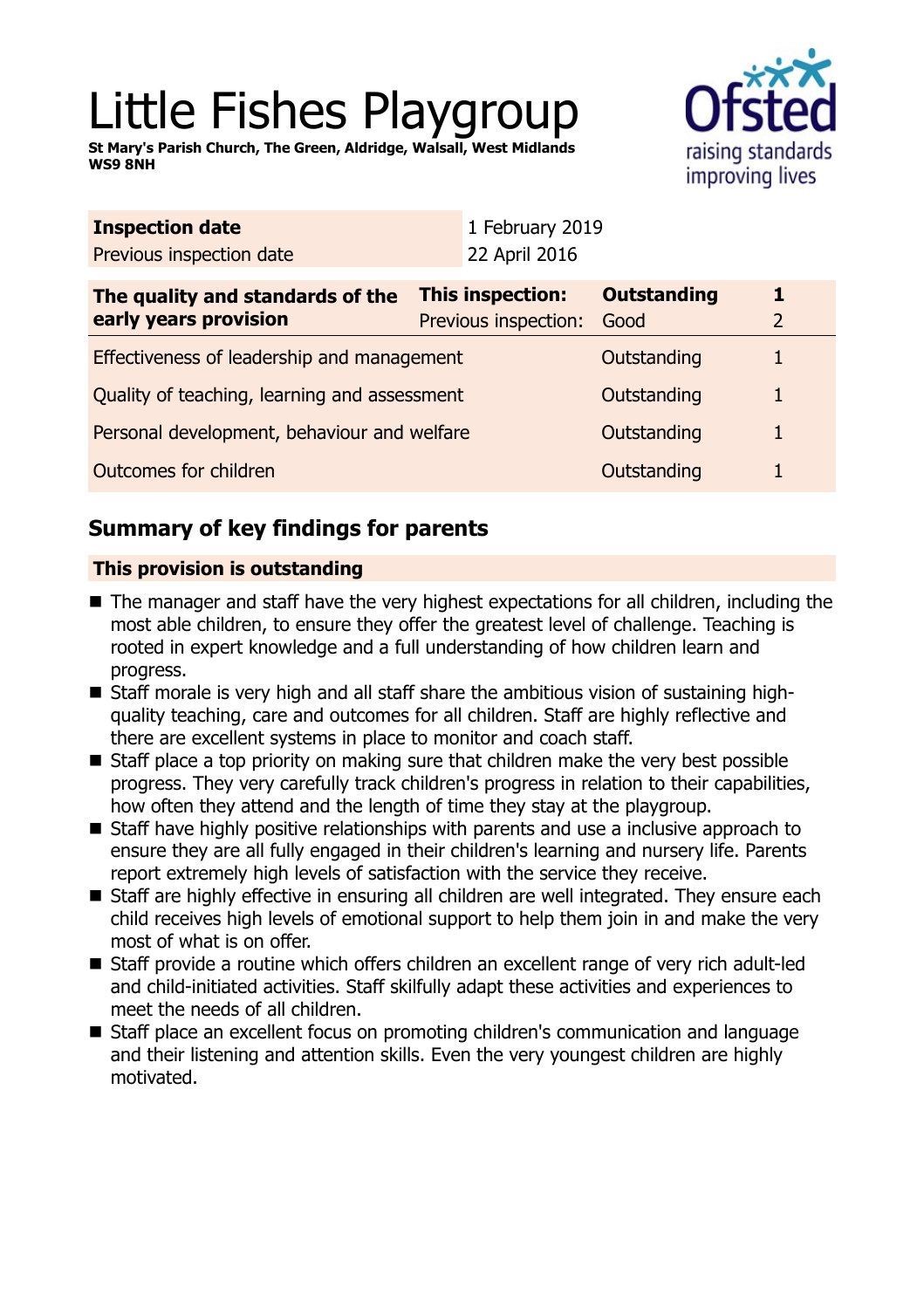## **What the setting needs to do to improve further**

#### **To further improve the quality of the early years provision the provider should:**

■ continue the excellent work to enthuse the boys' interest even further in being imaginative and in writing to help maintain their rapid progress.

#### **Inspection activities**

- $\blacksquare$  The inspector observed the quality of teaching during activities and assessed the impact this has on children's learning.
- $\blacksquare$  The inspector carried out a joint observation with the manager.
- The inspector held a meeting with the manager. She looked at relevant documentation and evidence of the suitability of staff working in the playgroup.
- $\blacksquare$  The inspector spoke with staff and children at the playgroup during the inspection.
- $\blacksquare$  The inspector spoke to parents during the inspection and took account of their views.

**Inspector** Parm Sansoyer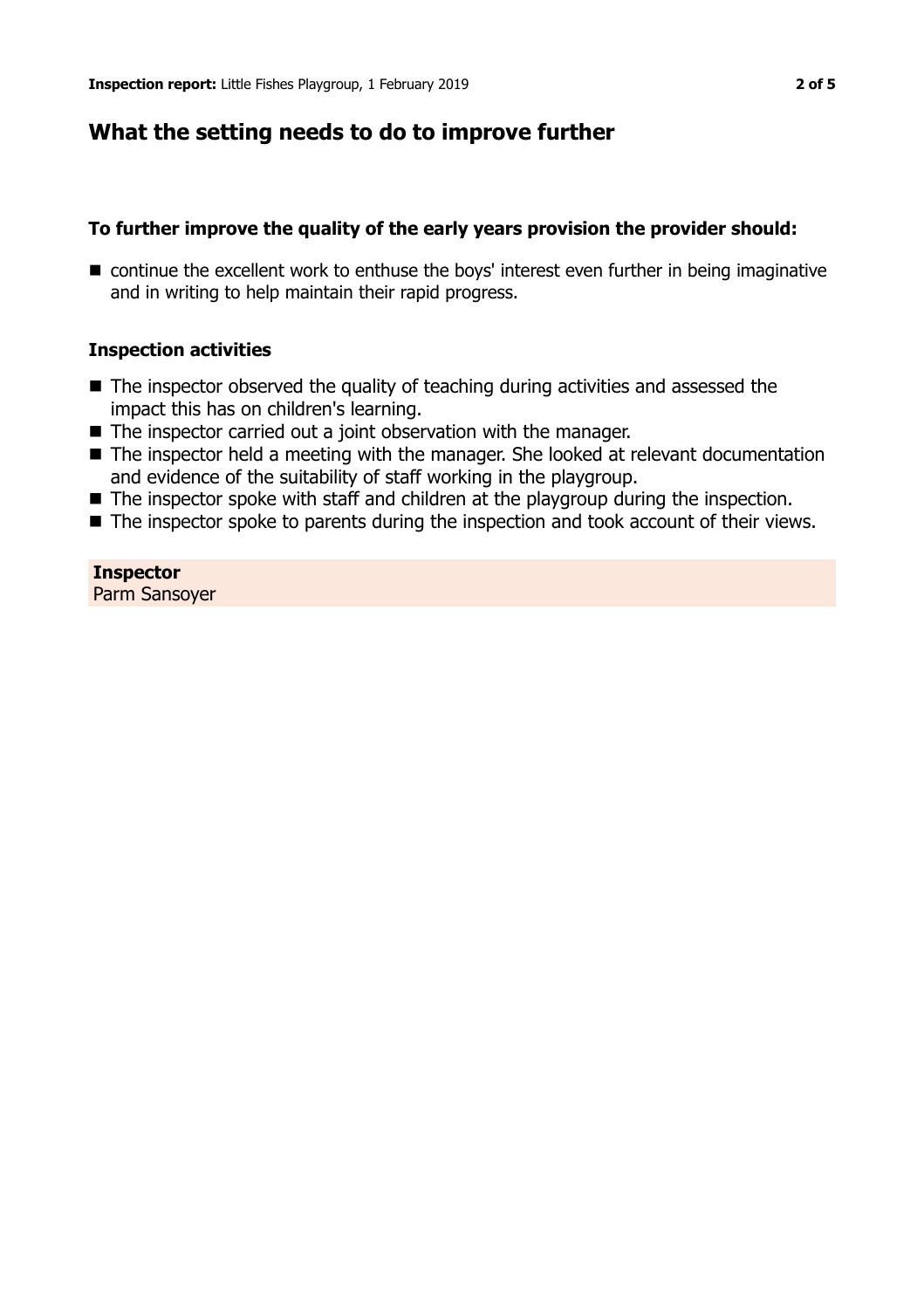# **Inspection findings**

## **Effectiveness of leadership and management is outstanding**

Rigorous monitoring, analysis and continuous reflection on practice lead to an exceptionally well-targeted action plan to ensure the excellent practice is sustained. For example, the staff are developing even more exciting opportunities to enthuse the boys' interest further in being imaginative and in writing. The manager works directly with the children and alongside the staff team and provides excellent supervision, guidance and coaching to staff. The arrangements for safeguarding are effective. Staff have a comprehensive understanding of safeguarding issues and receive regular training and updates to keep them fully informed. Extensive recruitment, vetting and induction procedures ensure all staff are suitable and that new staff are successfully inducted in their roles and responsibilities.

## **Quality of teaching, learning and assessment is outstanding**

Staff diligently plan a comprehensive and inspiring range of activities to help children make excellent progress. Teaching is highly focused on helping children develop a positive attitude towards learning and a sense of achievement. Staff provide a wealth of activities around a highly focused learning intention. For example, the current focus of size, quantity and weight was used exceptionally well throughout the whole session. During circle time, staff skilfully demonstrated when a jug is full, half full and empty, and later children explored these concepts during a water activity and in the pretend grocery shop. At the end of the session, staff helped children to consolidate this new learning, and children showed high levels of enthusiasm during all staff interactions.

## **Personal development, behaviour and welfare are outstanding**

Children's behaviour is exemplary and they show an excellent understanding of the routine. For example, children immediately respond when the bell rings and sit ready for group time. Staff use an excellent range of strategies to help children take on extra responsibility. For example, children are chosen to help cut the fruit and vegetables in preparation for snack. They demonstrate excellent cutting skills and understanding of safety issues in relation to using the knives safely. Snack time is used exceptionally well to help children extend their self-help skills and to encourage discussion. Staff are very creative in their approach to teaching children about keeping safe and healthy. For example, staff present the nursery teddy bear with a sling on its arm and teach children about how to keep safe, injury and recovery time. They also talk about what types of food are good for their bodies.

## **Outcomes for children are outstanding**

All children move on to a school nursery at the age of three years. All children make excellent progress from their starting points and are extremely well prepared for their next stage of learning. The inspiring resources quickly capture children's curiosity. For example, children easily make comparisons between the real fruit and vegetables and plastic ones, and they learn how to use the balancing scales. Children show a real interest in learning new words, concepts and ideas, and they like to test their ideas out with support from staff. All children display high levels of interest and concentration during activities and thoroughly enjoy learning.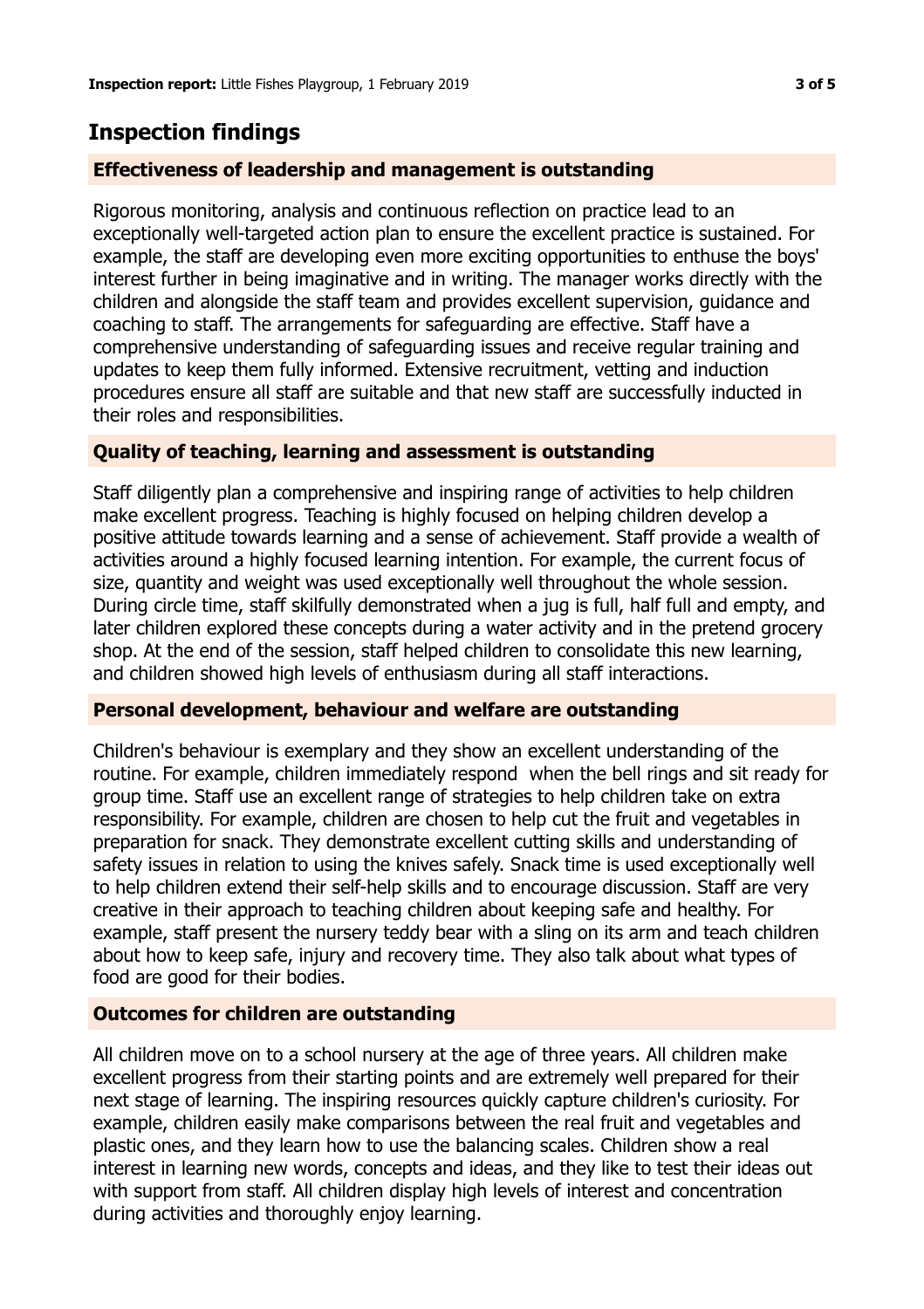## **Setting details**

| Unique reference number                             | 254465                             |
|-----------------------------------------------------|------------------------------------|
| <b>Local authority</b>                              | Walsall                            |
| <b>Inspection number</b>                            | 10066505                           |
| <b>Type of provision</b>                            | Childcare on non-domestic premises |
| <b>Registers</b>                                    | Early Years Register               |
| Day care type                                       | Sessional day care                 |
| Age range of children                               | $2 - 5$                            |
| <b>Total number of places</b>                       | 24                                 |
| Number of children on roll                          | 42                                 |
| Name of registered person                           | Cook, Annette                      |
| <b>Registered person unique</b><br>reference number | RP906056                           |
| Date of previous inspection                         | 22 April 2016                      |
| <b>Telephone number</b>                             | 01922669922                        |

Little Fishes Playgroup registered in 1996. It operates from Aldridge Church Centre in Walsall. It opens three days a week during term time only. Sessions times are Monday, Tuesday and Friday from 9.30am to midday and Monday from 12.30pm to 3pm. The playgroup provides funded early education for two-, three- and four-year-old children. The playgroup employs five members of staff. Of these, one holds qualified teacher status, two hold an appropriate early years qualification at level 6 and two hold a qualification at level 3.

This inspection was carried out by Ofsted under sections 49 and 50 of the Childcare Act 2006 on the quality and standards of provision that is registered on the Early Years Register. The registered person must ensure that this provision complies with the statutory framework for children's learning, development and care, known as the early years foundation stage.

Any complaints about the inspection or the report should be made following the procedures set out in the guidance Complaints procedure: raising concerns and making complaints about Ofsted, which is available from Ofsted's website: www.ofsted.gov.uk. If you would like Ofsted to send you a copy of the guidance, please telephone 0300 123 4234, or email [enquiries@ofsted.gov.uk.](mailto:enquiries@ofsted.gov.uk)